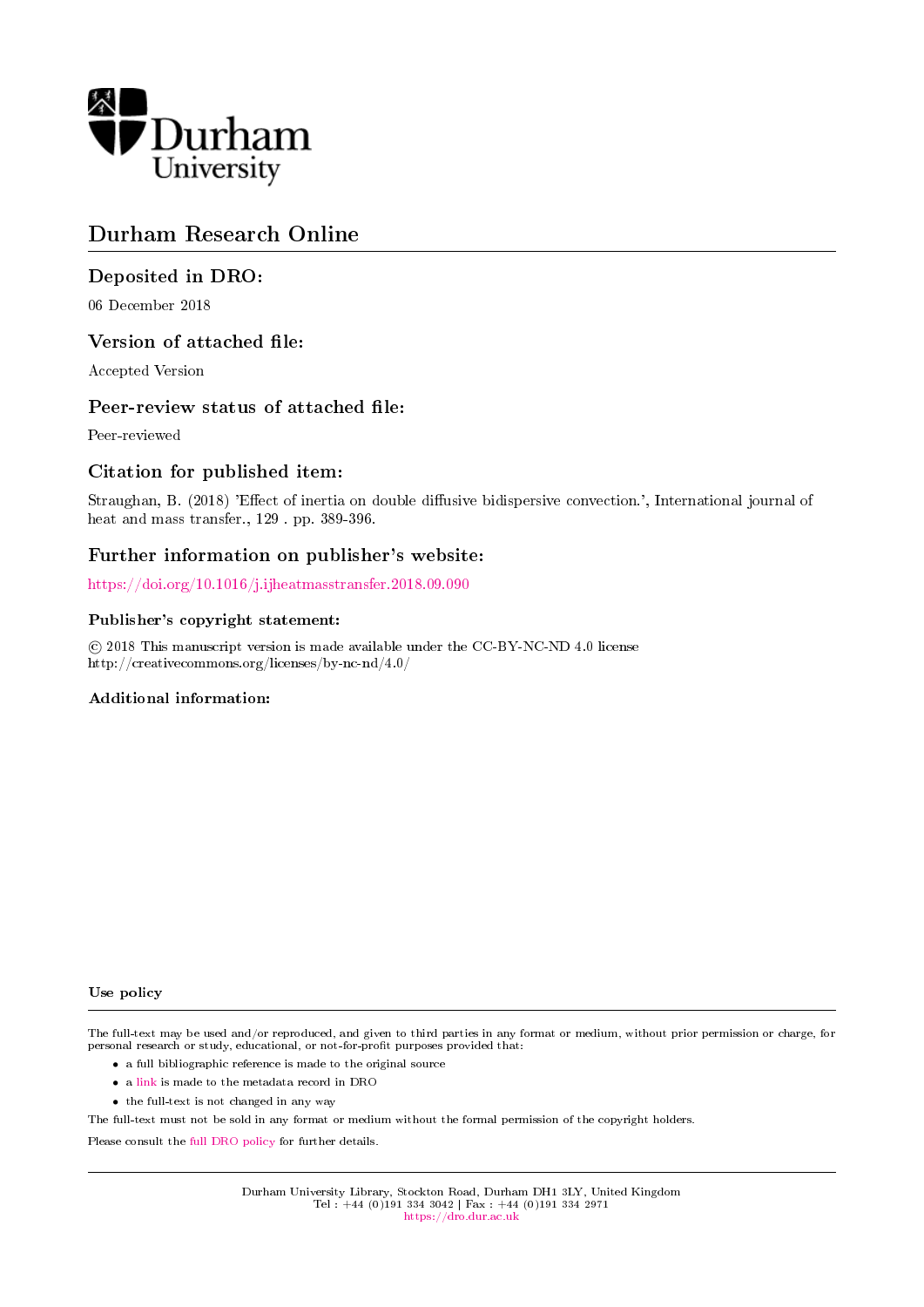# Effect of inertia on double diffusive bidispersive convection

B. Straughan Department of Mathematics University of Durham, DH1 3LE, U.K.

September 3, 2018

#### Abstract

Convection thresholds in a saturated bidisperse porous material are calculated in the presence of a non-zero coefficient of inertia, the acceleration coefficient, for the fluid velocity in the macro pores. We concentrate on the case where the layer is heated from below and simultaneously salted from below. The effect of increasing the size of the acceleration coefficient is generally to increase the critical Rayleigh number above which convective motion commences, although the precise values depend on the interaction coefficient between the micro and macro pores, the porosities, and the Lewis number.

### 1 Introduction

Thermal convection in a double porosity material is a topic of increasing research interest. Double porosity materials are also known as bidispersive media and, in addition to possessing the usual macro porosity well known in porous media theory, there are cracks or fissures in the porous skeleton which give rise to a micro porosity. Bidispersive porous materials may also be constructed in a laboratory, as indicated by Nield  $\&$  Kuznetsov [1]. The topic of heat and mass transfer in a bidisperse porous material has created interest in the chemical engineering literature for quite a while, as witnessed by the work of Burghardt et al. [2], Szczygiel [3, 4] and Valus & Schneider [5]. A major reason why heat and mass transfer in bidisperse porous media theory is of interest is the discovery that these effects are very important in many real engineering and geophysical applications. The book by Straughan [6] discusses several of these applications, but it is cogent to mention some particular ones at this juncture. For example, biporous media feature in wicks in heat pipes, see e.g. Lin et al. [7], Mottet & Prat [8], Taqvi et al. [9], Yeh et al. [10]. Application of bidisperse porous media theory to the mundane but extremely important area of landslides is another diverse area, see e.g. Borja et al. [11], Borja & White [12], Montrasio et al. [13], and Scotto di Santolo & Evangelista [14]. We finally mention stockpiling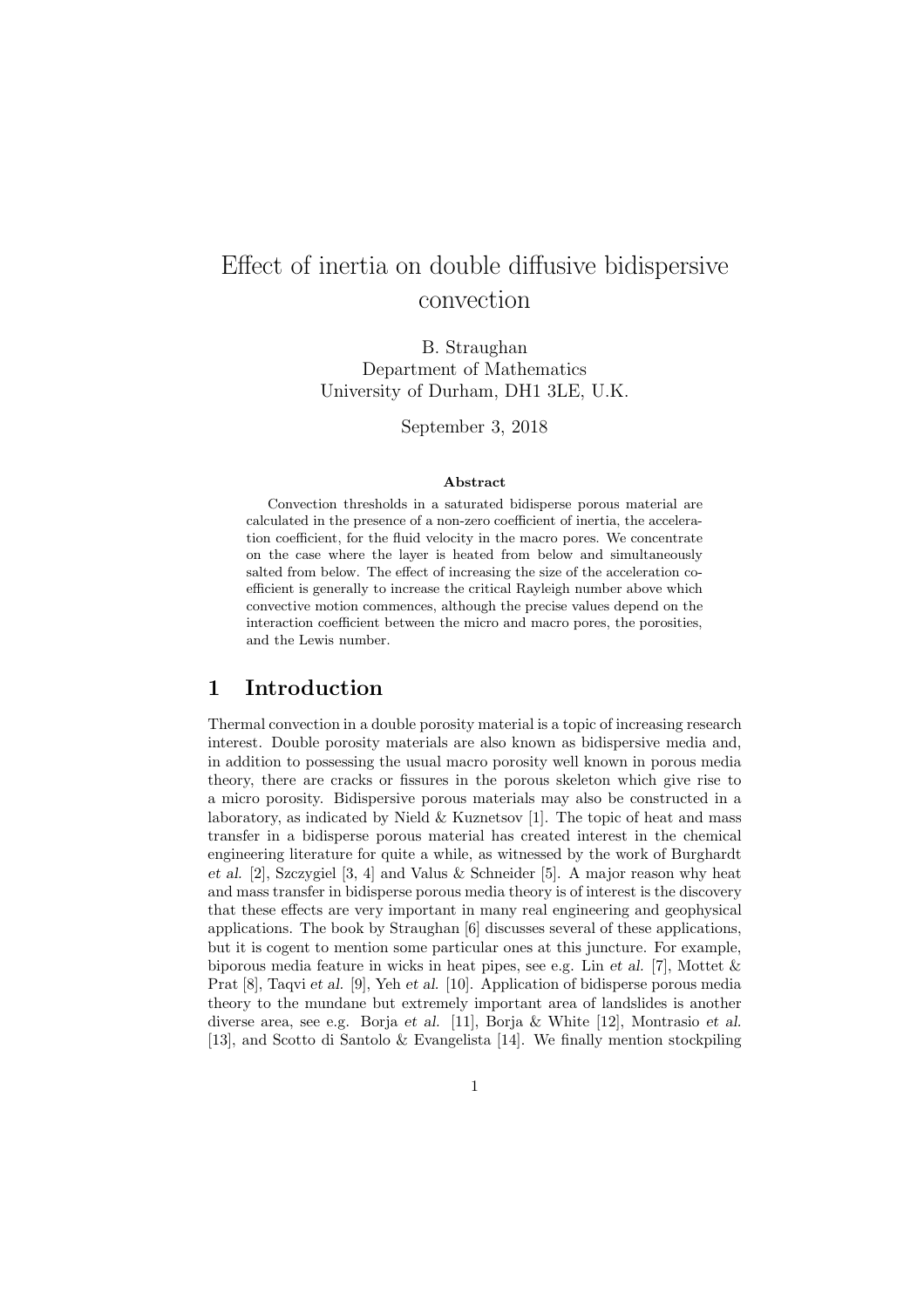of coal where relatively small pieces of coal are stockpiled but the individual pieces contain cracks or small pores. Piles of coal may self combust and so an understanding of heat transfer in this case is vital, see Hooman & Maas [15], Hooman et al. [16].

In this paper our interest is in double diffusive convection, or thermosolutal convection, in a bidisperse porous body. This involves heat transfer in a bidisperse porous medium when the saturating fluid also contains a concentration of dissolved salt. In the case of a single porosity body thermosolutal convection was first described and the analysis resolved in the fundamental article of Nield [17]. Since then, many articles have appeared in the single porosity case, also dealing with nonlinear stability, see e.g. Barletta & Nield [18], Deepika [19], Deepika & Narayana [20], Harfash [21], Harfash & Hill [22], Hill & Morad [23], Love et al. [24], Mulone [25], Simmons et al. [26], Straughan [27, 28, 29]. A theory of and analysis for double diffusive convection in a bidisperse porous material was presented by Straughan [30], who neglected inertia in the fluid in both the macro and micro phases.

Nield & Bejan [31] devote much of section 1.5 of their book to models which incorporate inertia. In a single porosity medium the momentum equation is given by, Nield & Bejan [31],

$$
\rho c_a \frac{\partial v_i}{\partial t} + \frac{\rho c_F}{\sqrt{K}} |\mathbf{v}| v_i = -p_{,i} - \frac{\mu}{K} v_i,
$$
\n(1)

where  $\rho$  is fluid density,  $v_i$  velocity, K is permeability, p pressure,  $\mu$  dynamic viscosity,  $c_a$  is the acceleration coefficient and  $c_F$  is a dimensionless form drag coefficient. As Nield & Bejan [31] point out,  $c_a$  may in general be a tensor, but we restrict attention to the isotropic case. The second term in (1) is the Forchheimer term and the effect of this upon convection is analysed by Rees [32, 33]. In this paper we neglect the Forchheimer term as we are not considering high flow rates, but we do retain a term like the  $c_a$  one in (1), but only for the macro velocity in a bidisperse porous medium.

For a single porosity medium the effect of the  $c_a$  term upon the critical Rayleigh number for thermal convection has been studied by several writers. Vadasz [34] discovered this term has a striking effect on rotating porous convection. Other interesting studies include Altawallbeh et al. [35], Bhadauria & Srivastava [36], Deepika [19], Falsaperla et al. [37], Harfash & Challoob [38], Straughan [39, 40, 41]. As far as we are aware, this is the first study of inertia effects via an acceleration coefficient, on convection in a bidisperse porous medium.

The theory of thermal convection in a bidisperse porous medium was presented in fundamental work by Nield & Kuznetsov [42, 1, 43, 44, 45] and by Nield [46]. Falsaperla et al. [47] and Gentile & Straughan [48] continued the work of Nield & Kuznetsov but they restrict attention to a single temperature field which still has many real applications. Other recent papers dealing with the single temperature field model are by Franchi et al. [49], Gentile & Straughan [50], and Straughan [51, 30].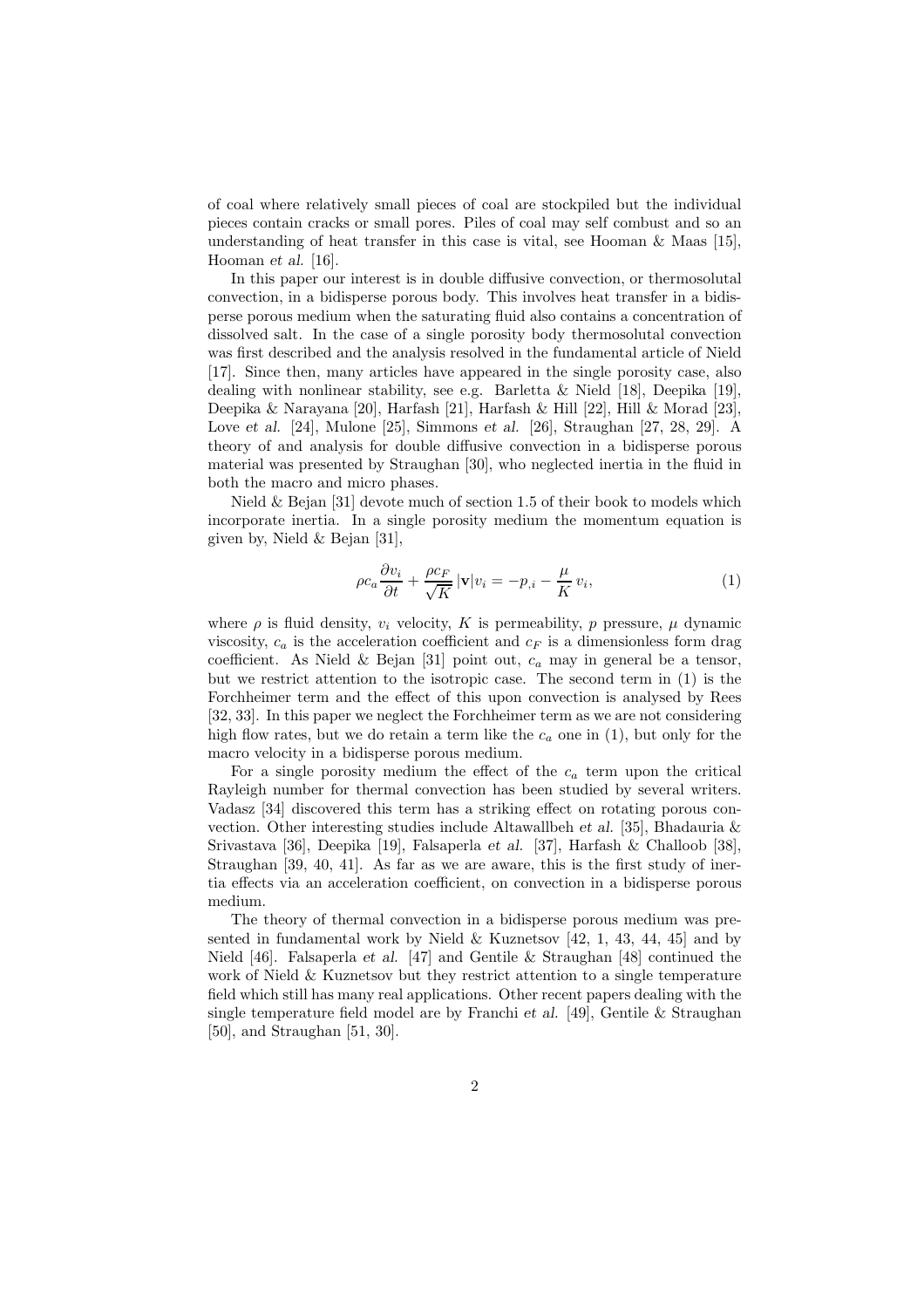The aim of this paper is to generalize the work of Straughan [30] on double diffusive bidispersive convection but consider the effect of a non-zero inertia term in the macro fluid velocity equation. We restrict attention to the more mathematically difficult but contemporarily more physically interesting case where the layer is heated from below and simultaneously salted from below. In this situation the heating wishes to destabilize the layer and initiate convective overturning whereas the salt gradient acts in the opposite manner and is stabilizing. The inertia term will be seen to have a very strong effect on the convection thresholds and we believe this is a justification for the analysis.

### 2 Equations

The governing equations change very little from those given by Straughan [30]. Indeed, the only difference is in the inclusion of an acceleration term in equation  $(1)_1$  of Straughan [30]. Thus, equation  $(1)_1$  of Straughan [30] is replaced by

$$
\rho_0 c_a \frac{\partial U_i^f}{\partial t} = -\frac{\mu}{K_f} U_i^f - p_{,i}^f - \zeta (U_i^f - U_i^p) + g \rho_0 \alpha k_i T - \alpha_C \rho_0 g k_i C, \tag{2}
$$

where  $\rho_0$  is the fluid density,  $c_a$  is the acceleration coefficient,  $U_i^f$  and  $U_i^p$  are the fluid velocities in the macro and micropores,  $K_f$  is the permeability in the macro phase,  $\zeta$  is the coefficient of momentum transfer betwen the macro and micro phases as defined by Nield & Kuznetsov [1], q is gravity,  $\alpha$  thermal expansion coefficient, T temperature, C salt concentration and  $\alpha_C$  is the coefficient in the equation of state for the basic density  $\rho$ , namely

$$
\rho = \rho_0 [1 - \alpha (T - T_0) + \alpha_C (C - C_0)].
$$

All other notation and equations are exactly as in Straughan [30], section 2.

We are interested in investigating thermosolutal convection in a plane layer of bidispersive material. As in Straughan [30], the saturated porous material occupies the horizontal layer  $0 < z < d$ ,  $\{(x, y) \in \mathbb{R}^2\}$ , and the equations are (2) of this paper coupled with equations  $(1)_{2,3,4}$ ,  $(2)$  and  $(5)$  of Straughan [30]. The basic solution and non-dimensionalization is exactly the same as in section 3 of Straughan [30]. The perturbation equations may be found as equations (12) of Straughan [30] allowing for the addition of the  $\rho_0 c_a$  term in (2) and omitting the Soret effect. For completeness, we record the non-dimensional perturbation equations here, namely,

$$
-Ju_{i,t}^f - u_i^f - \xi(u_i^f - u_i^p) - \pi_{,i}^f + R\theta k_i - C\gamma k_i = 0,
$$
  
\n
$$
u_{i,i}^f = 0,
$$
  
\n
$$
-K^r u_i^p - \xi(u_i^p - u_i^f) - \pi_{,i}^p + R\theta k_i - C\gamma k_i = 0,
$$
  
\n
$$
u_{i,i}^p = 0,
$$
  
\n
$$
\theta_{,t} + (u_i^f + u_i^p)\theta_{,i} = w^f + w^p + \Delta\theta,
$$
  
\n
$$
\epsilon_1 L e \gamma_{,t} + A L e(u_i^f + u_i^p) \gamma_{,i} = (w^f + w^p) + \Delta\gamma,
$$
\n(3)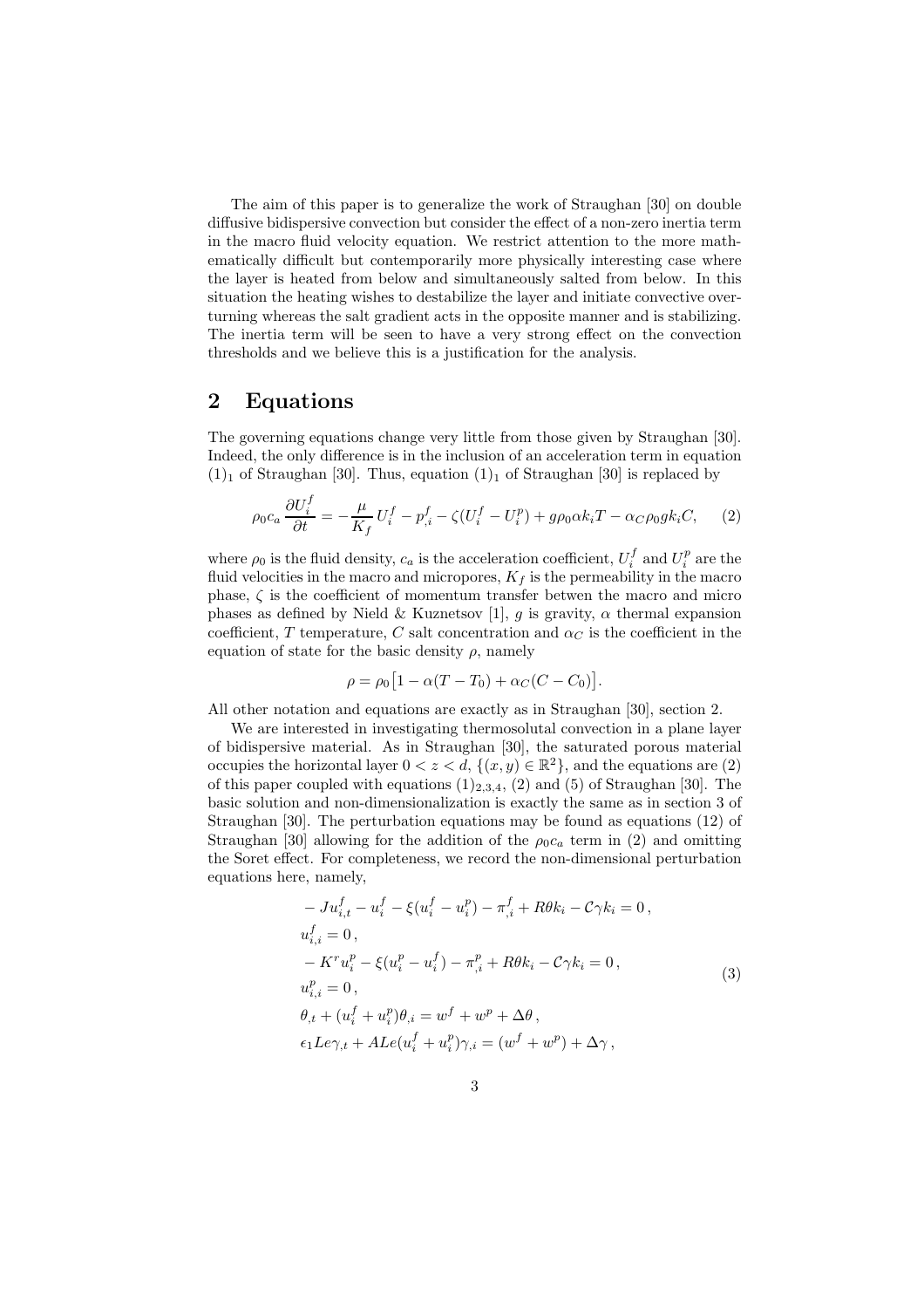where  $J$  is a non-dimensional form of the acceleration coefficient.

Equations (3) hold in the domain  $\{(x, y) \in \mathbb{R}^2\} \times \{z \in (0, 1)\} \times \{t > 0\}$  and with  $\mathbf{u}^f = (u^f, v^f, w^f), \mathbf{u}^p = (u^p, v^p, w^p).$  The boundary conditions become

$$
w^f = 0, w^p = 0, \theta = 0, \gamma = 0, \qquad z = 0, d,
$$
\n(4)

and the perturbation solution satisfies a plane tiling planform in the horizontal directions with wavenumber  $a$ . In particular, we observe that  $R$  is the Rayleigh number and  $\mathcal C$  is the concentration Rayleigh number given by equations (11) of Straughan [30].

### 3 Instability

To analyse instability for (3) and (4) we take curl curl of  $(3)_{1,3}$  and retain the  $w_f$  and  $w^p$  components of the results. Equations  $(3)_5$  and  $(3)_6$  are linearized and then a time dependence like  $e^{\sigma t}$  is requested. This results in having to solve the eigenvalue problem for the boundary conditions (4) together with the equations

$$
(1 + \xi + J\sigma)\Delta w^f - \xi \Delta w^p - R\Delta^* \theta + C\Delta^* \gamma = 0,
$$
  
\n
$$
(K^r + \xi)\Delta w^p - \xi \Delta w^f - R\Delta^* \theta + C\Delta^* \gamma = 0,
$$
  
\n
$$
\sigma \theta = w^f + w^p + \Delta \theta,
$$
  
\n
$$
\epsilon_1 L e \sigma \gamma = w^f + w^p + \Delta \gamma,
$$
\n(5)

where  $\Delta^* = \frac{\partial^2}{\partial x^2} + \frac{\partial^2}{\partial y^2}$  is the horizontal Laplacian.

To solve (5) we follow the method of Chandrasekhar [52] and employ a normal mode representation and set  $w^f = W^f(z)f(x, y)$  with similar forms for  $w^p$ ,  $\theta$  and  $\gamma$ . This results in solving the determinant equation

$$
\begin{vmatrix} -(1+\xi+J\sigma)\Lambda & \xi\Lambda & Ra^2 & -Ca^2\\ \xi\Lambda & -(K^r+\xi)\Lambda & Ra^2 & -Ca^2\\ 1 & 1 & -(A+\sigma) & 0\\ 1 & 1 & 0 & -(A+\mathcal{L}\sigma) \end{vmatrix} = 0
$$
 (6)

where  $\Lambda = n^2 \pi^2 + a^2$  and  $\mathcal{L} = \epsilon_1 L e$ . The number *n* arises from the representation of  $W^f = \hat{W}^f$  sin  $n\pi z$  and a is the wavenumber.

Upon expansion this determinant yields the equation

$$
Ra^{2}[\Lambda A + \mathcal{L}J\sigma^{2} + \sigma\{\mathcal{L}A + J\Lambda\}] = Ca^{2}[\Lambda A + J\sigma^{2} + \sigma\{A + J\Lambda\}]
$$
  
+  $\Lambda[\Lambda^{2}B + \sigma\{\Lambda^{2}JD + \Lambda(1 + \mathcal{L})B\}$  (7)  
+  $\sigma^{2}\{\mathcal{L}B + \Lambda(1 + \mathcal{L})JD\} + \mathcal{L}JD\sigma^{3}],$ 

where we have put

$$
A = 1 + 4\xi + K^r, \qquad B = K^r + \xi K^r + \xi, \qquad D = K^r + \xi.
$$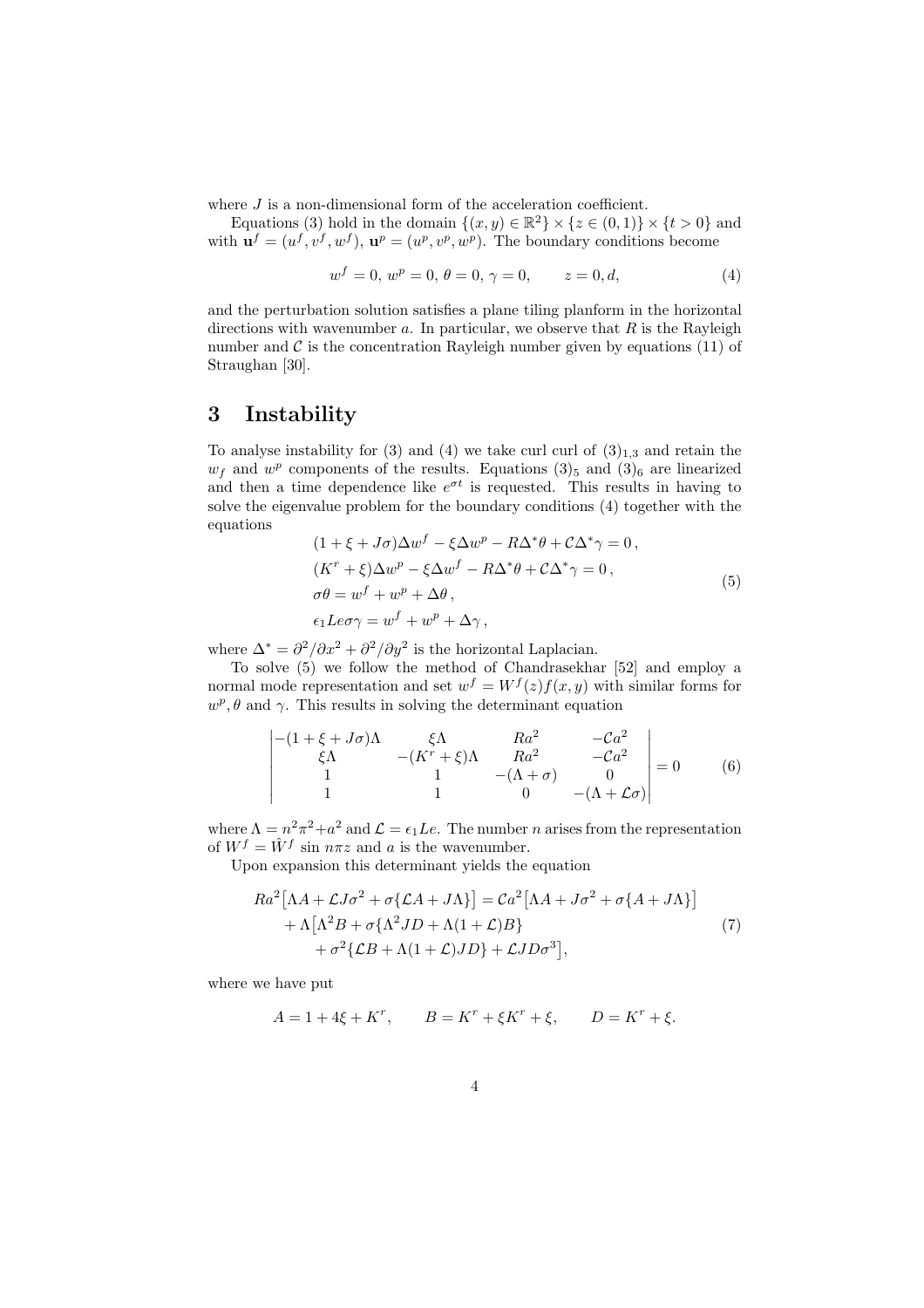The stationary convection boundary,  $\sigma = 0$ , follows quickly from (7) which in that case becomes 2

$$
R = \mathcal{C} + \frac{\Lambda^2}{a^2} \frac{B}{A}.
$$

Upon minimizing in  $n^2$  and then in  $a^2$  one finds the critical wavenumber is  $a^2 = \pi^2$  and then the stationary convection curve is

$$
R = \mathcal{C} + 4\pi^2 \frac{B}{A} \,. \tag{8}
$$

To find the oscillatory convection boundary we put  $\sigma = i\sigma_1$ ,  $\sigma_1 \in \mathbb{R}$ , cf. Chandrasekhar [52]. Then, take the real and imaginary parts of (7) to obtain the following two equations

$$
Ra^{2}[\Lambda A - \sigma_{1}^{2}J\mathcal{L}] = Ca^{2}[\Lambda A - J\sigma_{1}^{2}]
$$
  
+ 
$$
B\Lambda^{3} - \sigma_{1}^{2}\Lambda[\mathcal{L}B + J\Lambda(1+\mathcal{L})D],
$$
 (9)

and

$$
Ra^{2}[J\Lambda + \mathcal{L}A] = Ca^{2}[J\Lambda + A] + (1 + \mathcal{L})\Lambda^{2}B + J\Lambda^{3}D - \sigma_{1}^{2}J\mathcal{L}\Lambda D.
$$
 (10)

These equations then yield  $\sigma_1^2$  as

$$
\sigma_1^2 = -RE + F,\tag{11}
$$

where

$$
E = a^2 \left(\frac{1}{\mathcal{L}D} + \frac{A}{JD\Lambda}\right)
$$

and

$$
F = Ca^2 \left(\frac{1}{\mathcal{L}D} + \frac{A}{J\mathcal{L}D\Lambda}\right) + \frac{(1+\mathcal{L})B\Lambda}{J\mathcal{L}D} + \frac{\Lambda^2}{\mathcal{L}}.
$$

Expression (11) may then be employed in (9) to yield the following form for  $R$ ,

$$
XR^2 - YR + Z = 0,\t\t(12)
$$

where

$$
X = a2 J \mathcal{L} E,
$$
  
\n
$$
Y = C a2 J E + J \mathcal{L} F a2 + E H - a2 A \Lambda,
$$
  
\n
$$
Z = H F + C a2 J F - B \Lambda3 - C a2 A \Lambda.
$$

One may show  $Y > 0$  and then R is found as

$$
R = \frac{Y - \sqrt{Y^2 - 4XZ}}{2X}.
$$
\n<sup>(13)</sup>

The critical value of R is found from (13) numerically by minimizing in  $a^2$  and  $n^2$ . We check numerically that  $Y^2 > 4XZ$ , and this is so for all values presented here. For all the computations displayed here we found that  $n = 1$  yields the minimum. Once the critical wavenumber is found from (13), i.e. that value which yields a minimum for  $R$ , equation (11) leads to the equivalent value for  $\sigma_1^2$ .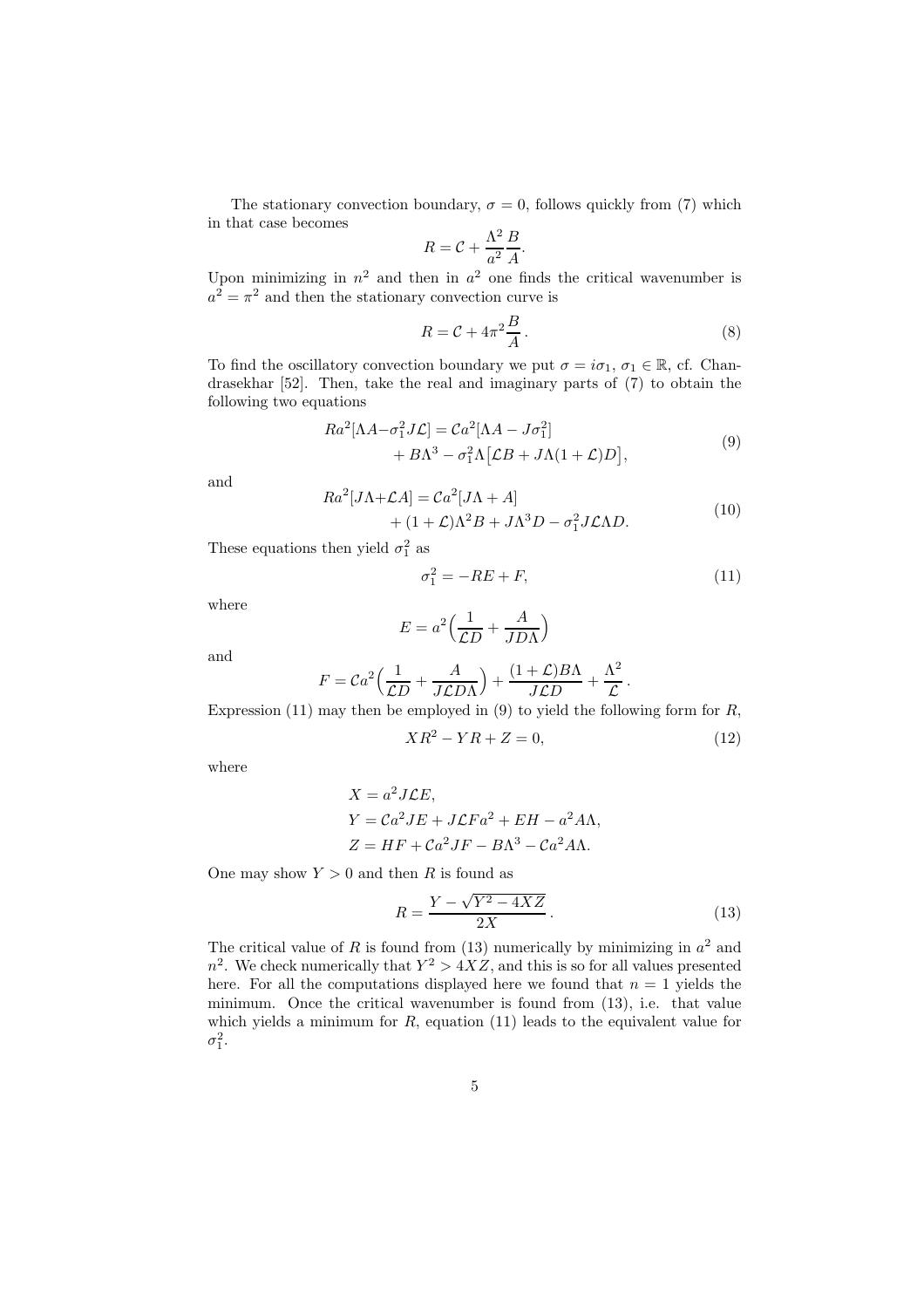## 4 Numerical results and conclusions

In this section we report on numerical solutions for the critical Rayleigh number and wavenumber thresholds, based on (8) for the stationary convection case, and by minimizing  $(13)$  in  $a<sup>2</sup>$  for the oscillatory convection scenario.

We focus on the case where the saturating fluid is water and the porous medium is sand. We take the macro porosity  $\phi$  to have value 0.3 whereas the micro porosity  $\epsilon$  has value 0.2. The value of  $\mathcal{L} = \epsilon_1 L e$  is 55.924, cf. Straughan [30].

The parameters  $\xi$  and  $K^r$  are varied and we report on cases where  $\xi = 0.1$ and 0.5, and  $K^{r} = 1.5$  and 5.

Figure 1 shows a typical instability threshold curve, in this case  $\xi = 0.1, K^r =$ 1.5 and the inertia coefficient  $J = 0.8$ . For  $0 \leq C \leq 4.22$  we see that instability arises by stationary convection, represented by the straight line in figure 1 emanating from the  $\mathcal{C} = 0$  value where R is less than 24. At the transition point  $C^* = 4.22$  the mechanism of instability switches to oscillatory convection for  $C > C^*$  and the curve which branches from  $(R, C) = (28.04, 4.22)$  to the right represents the oscillatory curve threshold. In our graphs oscillatory curves appear to be straight lines although they are not, a fact pointed out in the single porosity case by Straughan [28]. The point is they arise from (13) which does not lead to a straight line. For all of the values of  $\xi, K^r$  and J we tried, figure 1 displays the typical shape, although the quantitative values of  $R$  and  $C$  change depending on  $\xi, K^r$  and J.

Figure 2 displays the stationary convection and oscillatory curves when  $J =$ 0.1, 0.3, 0.5, 0.8 and 1.0, with  $\xi = 0.1$  and  $K_r = 1.5$ . The transition values from stationary to oscillatory convection are given in tabular form in table 1, for  $J = 0.1, 0.3, 0.5, 0.8$  and 1.0. The corresponding critical wavenumber values are likewise displayed in table 1. In addition, the values of  $\sigma_1^2$  are given in table 1, where  $R$  denotes the oscillatory convection value whereas  $R_{stat}$  denotes the stationary convection value. It is noteworthy that as J increases  $\sigma_1^2$  is not zero at the transition (the negative value for  $J = 0.1$  is purely indicative of stationary convection and arises from equation (11)). Table 4 confirms this phenomenon. The last effect was also observed in the single porosity case by Straughan [28].

The analogous curves to those of figure 2 are given in figures 3, 4 and 5 when  $K_r = 5, \xi = 0.1, K_r = 1.5, \xi = 0.5, \text{ and } K_r = 5, \xi = 0.5, \text{ respectively.}$  In each case the inertia coefficient takes the values  $J = 0.1, 0.3, 0.5, 0.8$  and 1.0. The corresponding values at the transition from stationary to oscillatory convection are given in tables 2 - 4.

What is evident from figures 2 - 5 is that is we fix  $K_r$  and vary  $\xi$  then the critical Rayleigh numbers change by a relatively small amount. However, when we fix  $\xi$  and vary  $K_r$  then the variation in critical Rayleigh numbers is greater. In all cases increasing the inertia coefficient leads to increasing critical Rayleigh numbers and increasing transition values. This, for insulation, where no convection is desired to decrease heat transfer, one requires as small an inertia as possible. On the other hand, if one desires efficient heat transfer, then a greater inertia coefficient is preferable. This highlights the need for accurate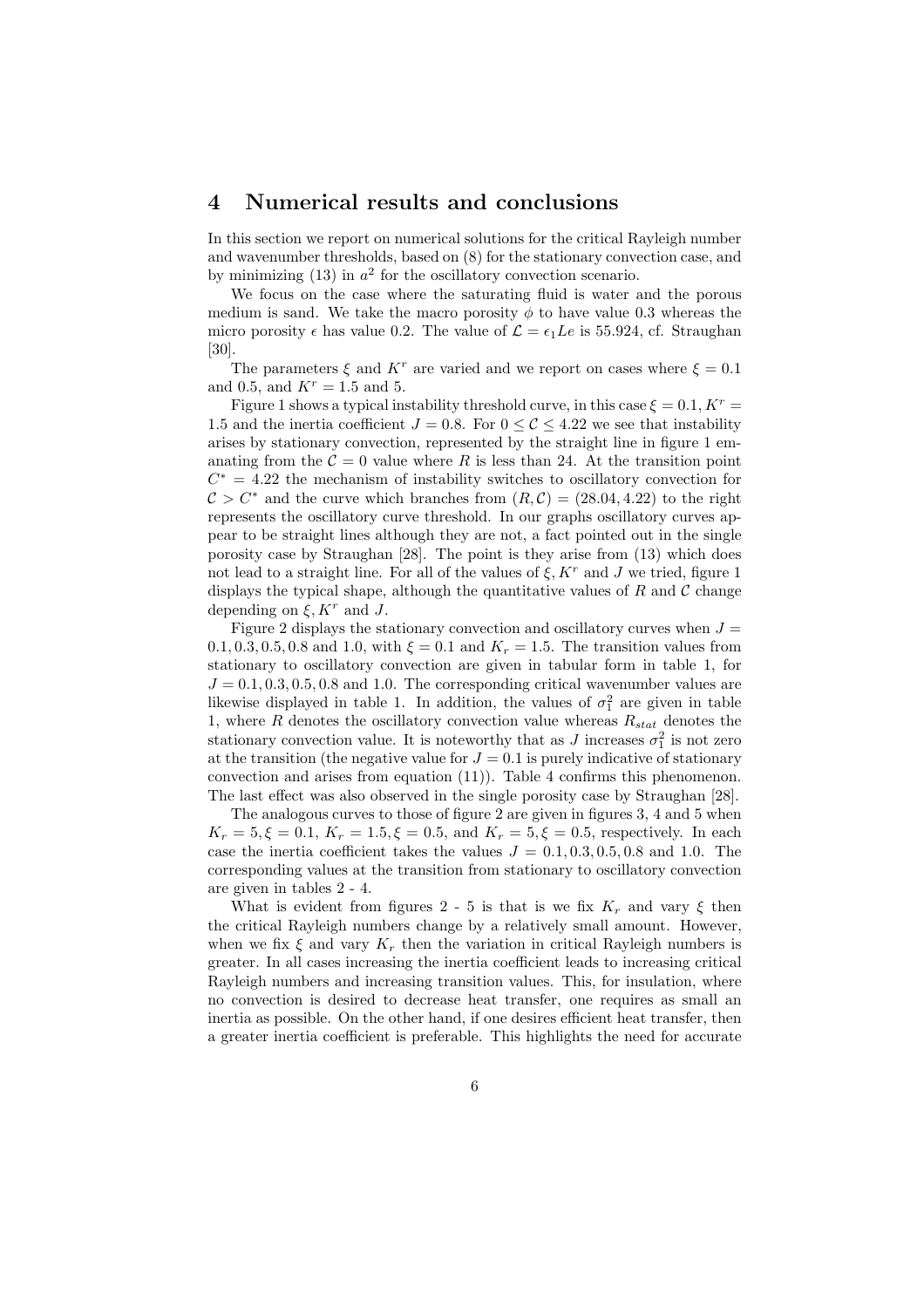measurements of the quantities involved in the non-dimensional numbers  $\xi, K_r$ and J.

We include one graph of the critical wavenumber variation, in figure 6, for  $\xi = 0.5$  and  $K_r = 1.5$ , corresponding to figure 4. The variation in J is not huge, but we see that oscillatory convection lowers the wave number as  $\mathcal C$  and  $J$  increase. This means that the convection cell aspect ratio decreases and the cells become wider. For each value of  $J$  the stationary convection wavenumber is constant with value  $a^2 = \pi^2 \approx 9.8696$ . For a particular value of J when C increases to the transition value  $C^*$  the wavenumber jumps from  $\pi^2$  to the value shown on the oscillatory convection curves. In each case the cell becomes wider since  $a^2$  decreases discontinuously. The transition values are  $J = 0.1, R =$ 24.996,  $C^* = 0.87$ ,  $a^2 = 9.7032$ ;  $J = 0.3$ ,  $R = 25.856$ ,  $C^* = 1.73$ ,  $a^2 = 9.4117$ ;  $J = 0.5, R = 26.710, C^* = 2.58, a^2 = 9.1659; J = 0.8, R = 27.966, C^* =$ 3.84,  $a^2 = 8.8603$ ;  $J = 1.0$ ,  $R = 28.796$ ,  $C^* = 4.67$ ,  $a^2 = 8.6885$ .

A referee raised the issue of producing graphs for the variation of  $R$  in  $\xi$  and in  $K_r$ . This is an interesting question but there are four parameters,  $\xi, K_r, J$ and  $\mathcal C$  and the graphs depend on all four.

When the convection is stationary then from (8) we find  $\partial R/\partial K_r = 4\pi^2(1 +$  $2\xi^2/4^2 > 0$  and  $\partial R/\partial \xi = 4\pi^2(1 - K_r)^2/4^2$ , and so R increases with increasing  $K_r$  and  $\xi$ , keeping the other parameters fixed. For example, in figures 2 and 3, if  $C = 0.5$  we see stationary convection for all  $J = 0.1, 0.3, 0.5, 0.8$  and 1.0 with R increasing in  $K_r$ . When  $C = 3.5$  there is a transition from stationary to oscillatory convection for  $J = 0.1, 0.3, 0.5,$  as C increases for  $K_r = 1.5$ and likewise for  $J = 0.1, 0.3$ , for  $K_r = 5.0$ . When  $C = 10$  all curves exhibit the stationary to oscillatory transition for  $J = 0.1, 0.3, 0.5, 0.8$  and 1.0 and for  $K_r = 1.5$  and 5. However, R is always increasing in  $K_r$ . The increase in  $\xi$ is less prominent. We refrain from producing graphical output for  $K_r$  and  $\xi$ varying since  $K_r = K^f/K^p$  and  $\xi = \zeta K^f/\mu$ . Experimental values for the micro permeability,  $K^p$ , and the coefficient of momentum transfer between the macro and micro phases,  $\zeta$ , do not appear to be readily available. There is thus a need for such values for real materials and if available graphical output could be readily produced.

In this article we concentrate on the case where the layer is heated from below and salted from below. It is worth pointing out that if one considers the analogous problem with inertia when the layer is heated from below and salted from above then one may show that the linear instability boundary is identifiable to the global nonlinear stability boundary. Thus, in that case one achieves an optimal result by finding linear instability thresholds.

We have only considered the case of flow in the macro pores and micro pores when the porous material is of Darcy type. The analogous class of problem when one employs a Brinkman theory may lead to very different results. Straughan [53] has shown in the case of a single porosity material that completely different qualitative and quantitative behaviour may be found in the same problem depending on whether one employs Darcy or Brinkman theory. Furthermore, we only employ Fourier's law relating the heat flux to the temperature gradient. If one were to employ a hyperbolic law such as one of Cattaneo-Christov type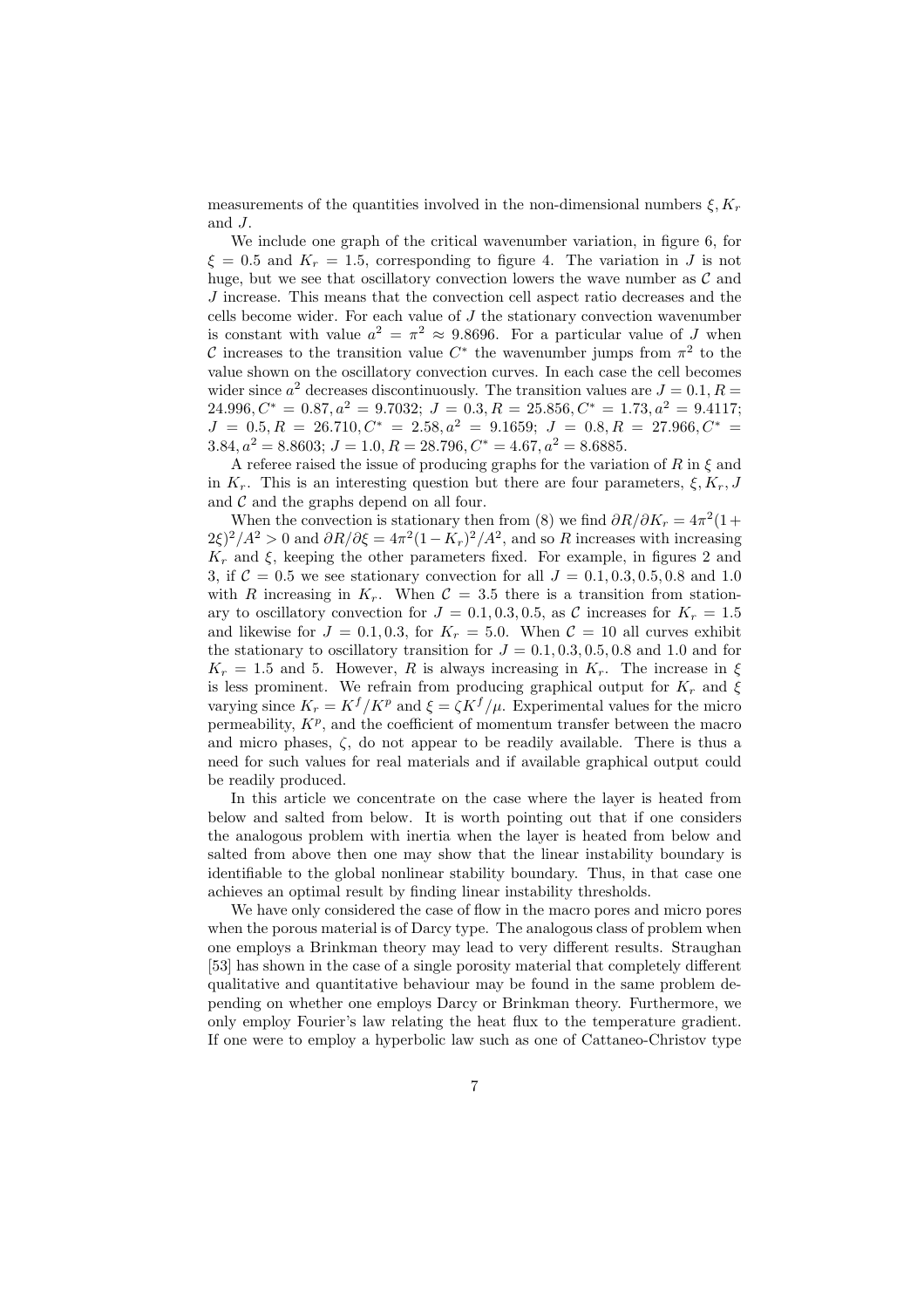then even for Darcy theory the behaviour may change significantly, as observed by Straughan [54] when dealing with a single porosity model.

Acknowledgments.

I am indebted to three anonymous referees whose incisive comments have led to improvements in the original manuscript.

### References

- [1] Nield, D.A. and Kuznetsov, A.V. The onset of convection in a bidisperse porous medium. Int. J. Heat Mass Transfer, 49 (2006) 3068-3074.
- [2] Burghardt, A., Rogut, J. and Gotkowska, J. Diffusion coefficients in bidisperse porous structures, Chemical Engng. Science, 43 (1988) 2463–2476.
- [3] Szczygiel, J. Enhancement of reforming efficiency by optimising the porous structure of reforming catalyst: theoretical considerations, Fuel, 85 (2006), 1579–1590.
- [4] Szczygiel, J. Control of transport phenomena in the interior of the reforming catalyst grain: a new approach to the optimisation of the reforming process, Fuel Processing Technology, 92 (2011), 1434–1448.
- [5] Valus, J. and Schneider, P. Transport characteristics of bidisperse porous  $\alpha-$  aluminas, Applied Catalysis, 16 (1985), 329–341.
- [6] Straughan, B. Mathematical aspects of multi-porosity continua, volume 38 of Adv. Mechanics and Mathematics, Springer, Cham, Switzerland, 2017.
- [7] Lin, F.C., Liu, B.H., Huang, C.T. and Chen, Y.M. Evaporative heat transfer model of a loop heat pipe with bidisperse wick structure. Int. J. Heat Mass Transfer 54 (2011), 4621–4629.
- [8] Mottet, L. and Prat, M. Numerical simulation of heat and mass transfer in bidispersed capillary structures: application to the evaporator of a loop heat pipe. Applied Thermal Engineering 102 (2016), 770–784.
- [9] Taqvi, S.M., Vishnoi, A. and Levan, M.D. Effect of macropore convection on mass transfer in a bidisperse adsorbent particle. Adsorption 3 (1997), 127–136.
- [10] Yeh, C.C., Chen, C.N. and Chen, Y.M. Heat transfer analysis of a loop heat pipe with biporous wicks. Int. J. Heat Mass Transfer 52 (2009), 4426–4434.
- [11] Borja, R. L., Liu, X. and White, J. A., Multiphysics hillslope processes triggering landslides, Acta Geotechnica, 7 (2012), 261–269.
- [12] Borja, R. L. and White, J. A., Continuum deformation and stability analyses of a steep hillside slope under rainfall infiltration, Acta Geotechnica, 5 (2010), 1–14.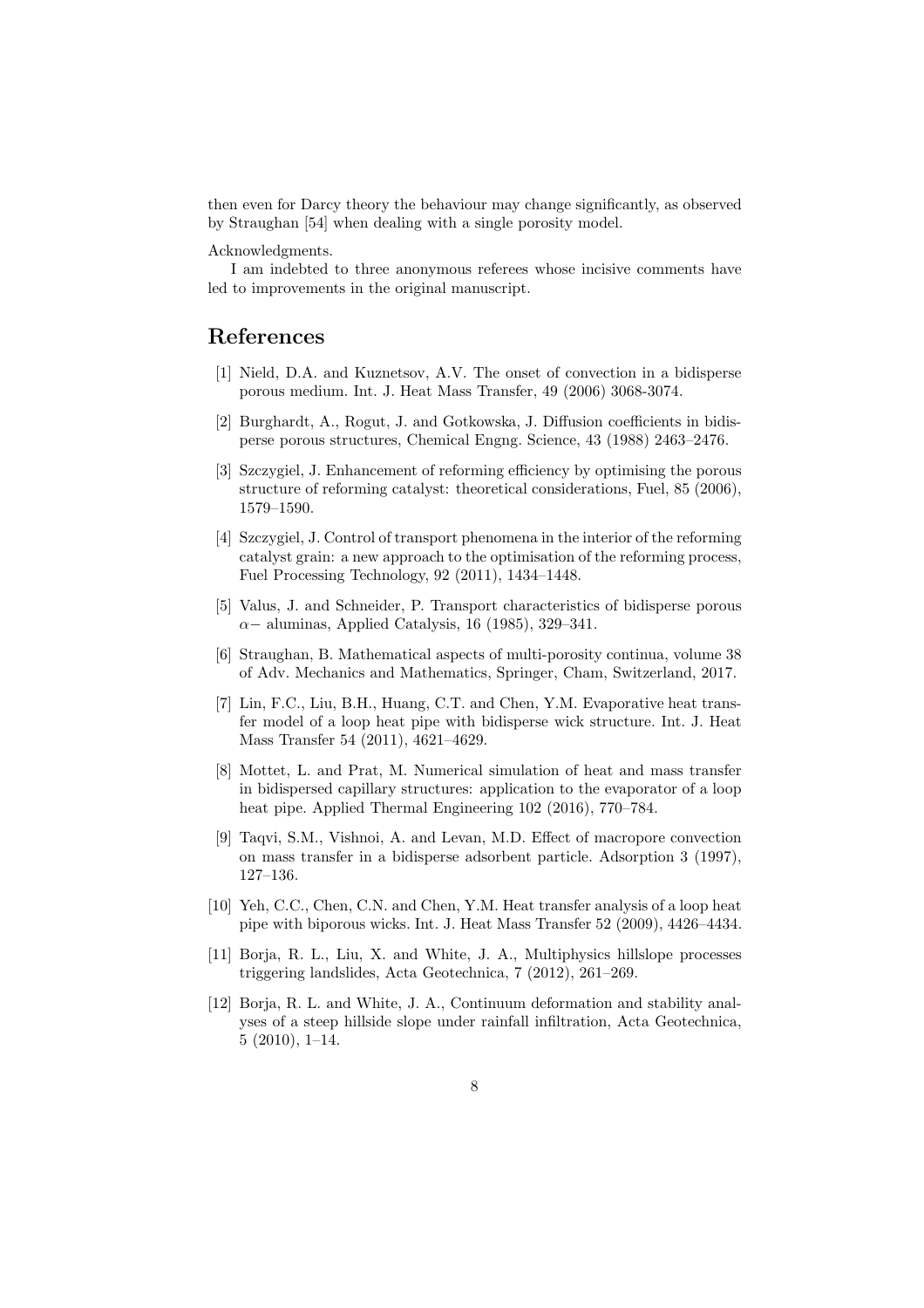- [13] Montrasio, L., Valentino, R. and Losi, G. L., Rainfall infiltration in a shallow soil: a numerical simulation of the double - porosity effect, Electronic J. Geotechnical Engineering, 16 (2011), 1387–1403.
- [14] Scotto di Santolo, A. and Evangelista, A., Calibration of a rheological model for debris flow hazard mitigation in the Campania region, in "Landslides and engineered slopes. From the past to the future", eds. Chen, Z., Zhang, J. M., Ho, K., Wu, F. Q. and Li, Z. K. Taylor and Francis, London, pp. 913–919, (2008).
- [15] Hooman, K. and Maas, U. Theoretical analysis of coal stockpile selfheating. Fire Safety J. 67 (2014), 107–112.
- [16] Hooman, K., Sauret, E. and Dahari, M. Theoretical modelling of momentum transfer function of bi-disperse porous media. Applied Thermal Engineering 75 (2015), 867–870.
- [17] Nield, D.A. Onset of thermohaline convection in a porous medium. Water Resources Research 4 (1968), 553–560.
- [18] Barletta, A. and Nield, D.A. Thermosolutal convective instability and viscous dissipation effect in a fluid-saturated porous medium. Int. J. Heat Mass Transfer 54 (2011), 1641–1648.
- [19] Deepika, N. Linear and nonlinear stability of double-diffusive convection with the Soret effect. Transport in Porous Media 121 (2018), 93–108.
- [20] Deepika, N. and Narayana, P.A.L. Nonlinear stability of double-diffusive convection in a porous layer with throughflow and concentration based internal heat source. Transport in Porous Media 111 (2016), 751–762.
- [21] Harfash, A.J. Three-dimensional simulations for convection problems in anisotropic porous media with nonhomogeneous porosity, thermal diffusivity, and variable gravity effects. Transport in Porous Media 102 (2014), 43–57.
- [22] Harfash, A.J. and Hill, A.A. Simulation of three-dimensional doublediffusive throughflow in internally heated anisotropic porous media. Int. J. Heat Mass Transfer 72 (2014), 609–615.
- [23] Hill, A.A. and Morad, M.R. Convective stability of carbon sequestration in anisotropic porous media. Proc. Roy. Soc. London A 470 (2014), 20140373.
- [24] Love, A.J., Simmons, C.T. and Nield, D.A. Double-diffusive convection in groundwater wells. Water Resources Research 43 (2007), W08428.
- [25] Mulone, G. On the nonlinear stability of a fluid layer of a mixture heated and salted from below. Continuum Mech. Thermodyn. 6 (1994), 161–184.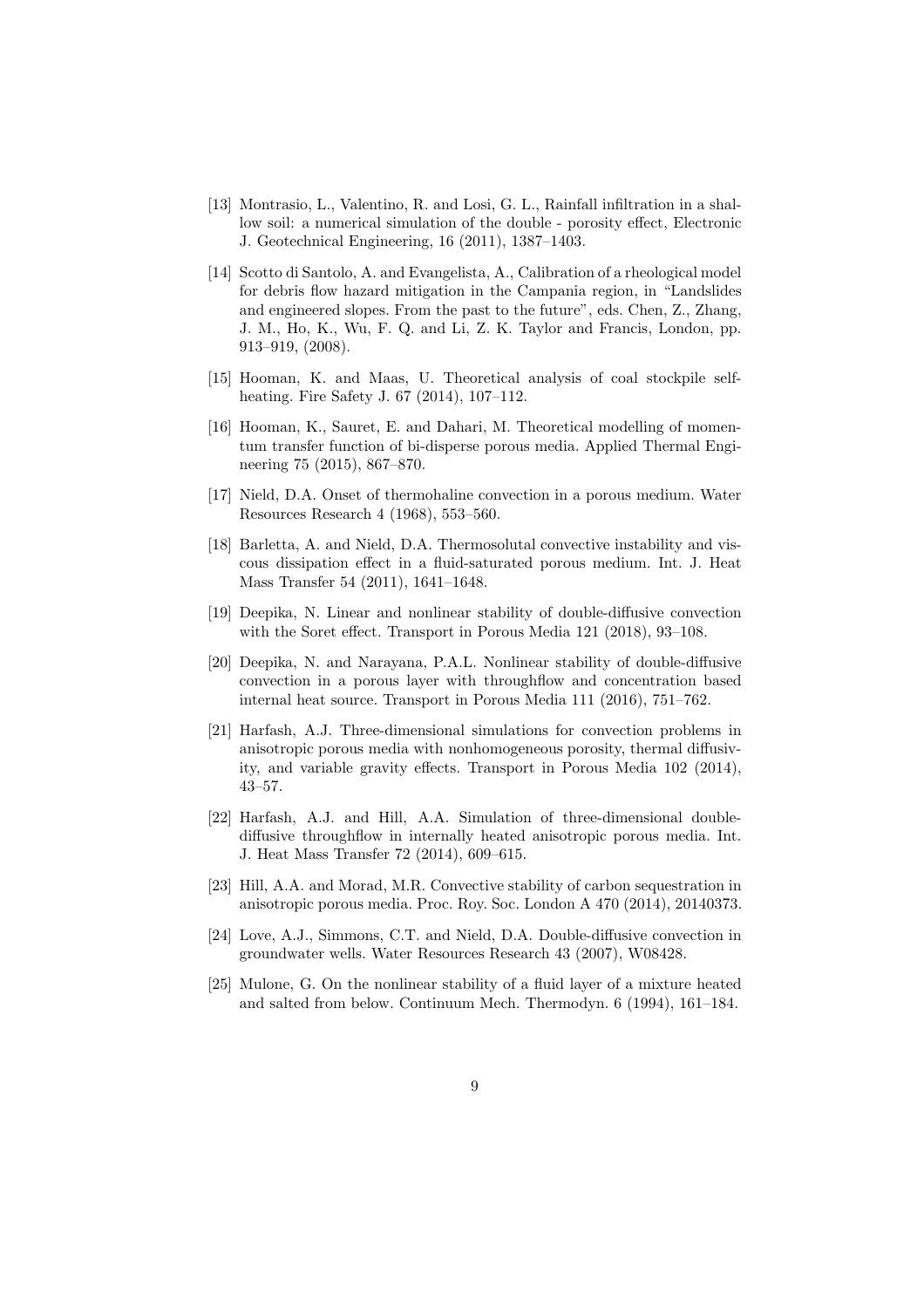- [26] Simmons, C.T., Sharp, J.M. and Nield, D.A. Models of free convection in fractured low-permeability media. Water Resources Research 44 (2008), W03431.
- [27] Straughan, B. Stability and wave motion in porous media, volume 165 of Applied Mathematical Sciences, Springer, New York, 2008.
- [28] Straughan, B. Anisotropic inertia effect in microfluidic porous thermosolutal convection. Microfluidics and Nanofluidics 16 (2014), 361–368.
- [29] Straughan, B. Convection with local thermal non-equilibrium and microfluidic effects, volume 32 of Adv. Mechanics and Mathematics, Springer, Cham, Switzerland, 2015.
- [30] Straughan, B. Bidispersive double diffusive convection. Int. J. Heat Mass Transfer 126 (2018), 504–508.
- [31] Nield, D.A. and Bejan, A. Convection in porous media. Fifth Ed., Springer, Cham, Switzerland (2017).
- [32] Rees, D.A.S. The effect of inertia on free convection from a horizontal surface embedded in a porous medium. Int. J. Heat Mass Transfer 39 (1996), 3425–3430.
- [33] Rees, D.A.S. The effect of inertia on the onset of mixed convection in a porous layer heated from below. Int. Comm. Heat Mass Transfer 24 (1997), 277–283.
- [34] Vadasz, P. Coriolis effect on gravity-driven convection in a rotating porous layer heated from below. J. Fluid Mech. 376 (1998), 351–375.
- [35] Altawallbeh, A. A., Bhadauria, B. S. and Hashim, I. Linear and nonlinear double - diffusive convection in a saturated anisotropic porous layer with Soret effect and internal heat source. Int. J. Heat Mass Transfer 59 (2013), 103–111.
- [36] Bhadauria, B. S. and Srivastava, A.K. Magneto double diffusive convection in an electrically conducting - fluid - saturated porous medium with temperature modulation of the boundaries. Int. J. Heat Mass Transfer 53 (2010), 2530–2538.
- [37] Falsaperla, P., Mulone, G. and Straughan, B. Inertia effects on rotating porous convection. Int. J. Heat and Mass Transfer, 54 (2011), 1352–1359.
- [38] Harfash, A.J. and Challoob, H.A. Slip boundary conditions and throughflow effects on double diffusive convection in internally heated heterogeneous Brinkman porous media. Chinese J. Physics 56 (2018), 10–22.
- [39] Straughan, B. Structure of the dependence of Darcy and Forchheimer coefficients on porosity. Int. J. Engng. Sci., 48 (2010), 1610–1621.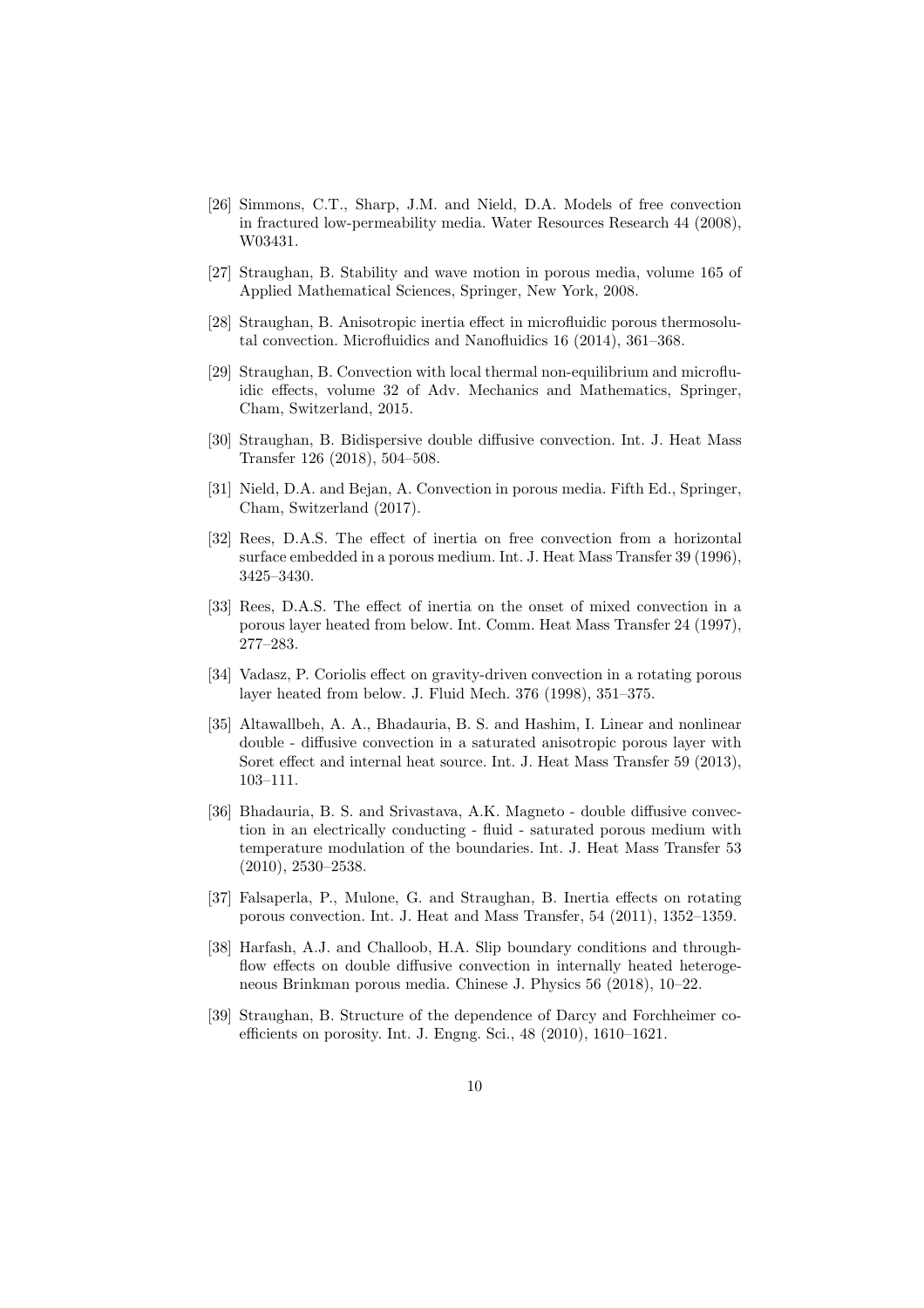- [40] Straughan, B. Porous convection with Cattaneo heat flux. Int. J. Heat Mass Transfer 53 (2010), 2808–2812.
- [41] Straughan, B. Heat Waves, volume 177 of Applied Mathematical Sciences, Springer, New York, 2011.
- [42] Nield, D.A. and Kuznetsov, A.V. Forced convection in a bidisperse porous medium channel: conjugate problem. Int. J. Heat Mass Transfer, 47 (2004) 5375-5380.
- [43] Nield, D.A. and Kuznetsov, A.V. The effect of combined vertical and horizontal heterogeneity on the onset of convection in a bidisperse porous medium. Int. J. Heat Mass Transfer, 50 (2007) 3329-3339.
- [44] Nield, D.A. and Kuznetsov, A.V. Natural convection about a vertical plate embedded in a bidisperse porous medium. Int. J. Heat Mass Transfer, 51 (2008), 1658-1664.
- [45] Nield, D.A. and Kuznetsov, A.V. A note on modelling high speed flow in a bidisperse porous medium. Trans. Porous Media, 96 (2013)495-499.
- [46] Nield, D.A. A note on the modelling of a bidispersive porous media. Trans. Porous Media, 111 (2016) 517-520.
- [47] Falsaperla, P., Mulone, G. and Straughan, B. Bidispersive inclined convection. Proc. Roy. Soc. London A, 472 (2016) 20160480.
- [48] Gentile, M. and Straughan, B. Bidispersive thermal convection. Int. J. Heat Mass Transfer, 114 (2017), 837–840.
- [49] Franchi, F., Nibbi, R. and Straughan, B. Continuous dependence on modelling for temperature dependent bidispersive flow. Proc. Roy. Soc. London A, 173 (2017), 20170485.
- [50] Gentile, M. and Straughan, B. Bidispersive vertical convection. Proc. Roy. Soc. London A, 173 (2017), 20170481.
- [51] Straughan, B. Horizontally isotropic bidispersive thermal convection. Proc. Roy. Soc. London A 474 (2018), 20180018.
- [52] Chandrasekhar, S. Hydrodynamic and hydromagnetic stability. Dover Publications (1981).
- [53] Straughan, B. Importance of Darcy or Brinkman laws upon resonance in thermal convection. Ricerche di Matematica 65 (2016), 349–362.
- [54] Straughan, B. Exchange of stability in Cattaneo-LTNE porous convection. Int. J. Heat Mass Transfer, 89 (2015), 792–798.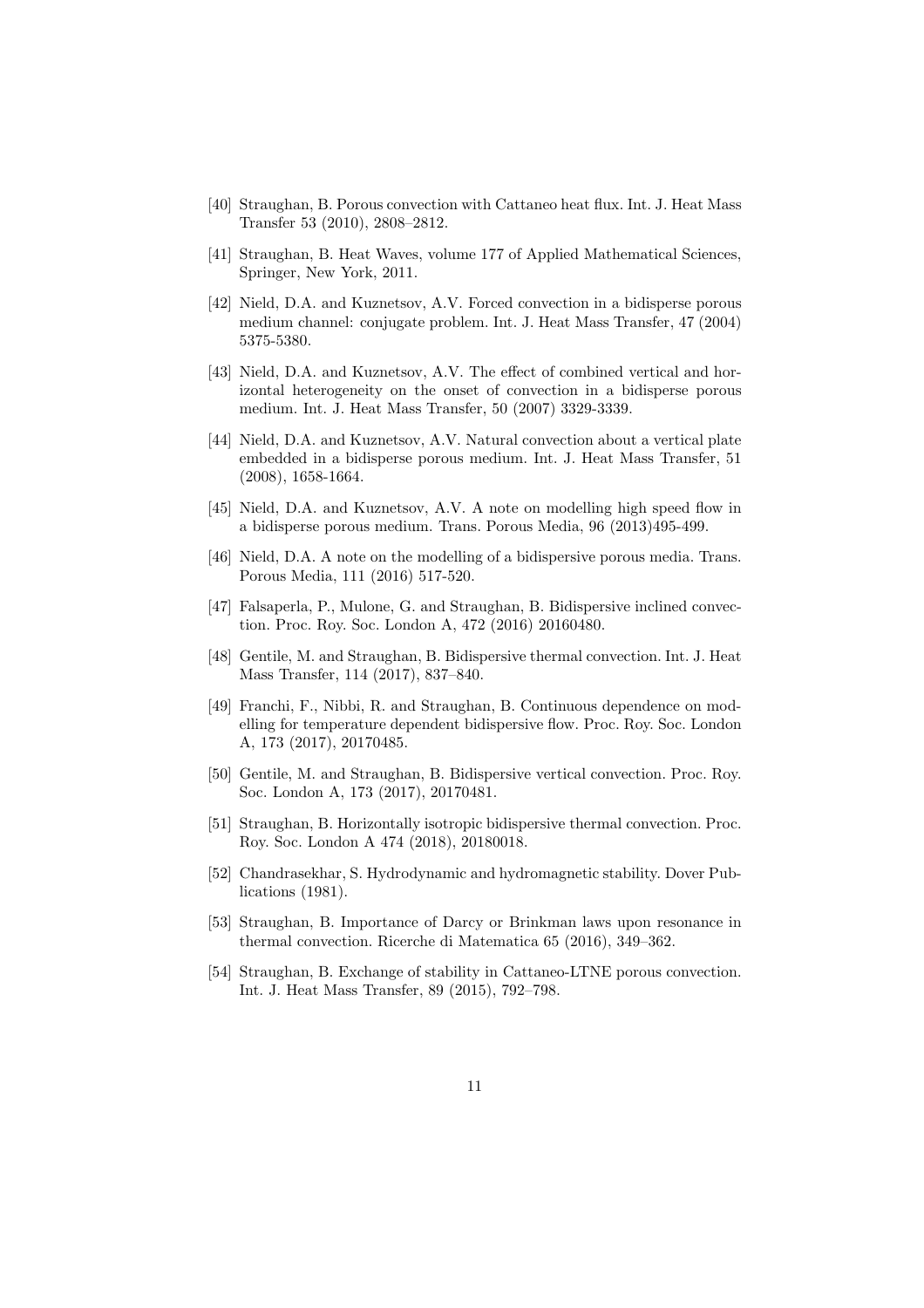| $\cdot$ <i>T</i> | R.        | $R_{stat}$ | $a^2$  | $\sigma_1^2$            | $C^*$ |
|------------------|-----------|------------|--------|-------------------------|-------|
| 0.1              | 24.742036 | 24.733183  | 9.6833 | $-0.90545\times10^{-3}$ | 0.910 |
| 0.1              | 24.742185 | 24.743183  | 9.6833 | $0.42789\times10^{-3}$  | 0.920 |
| 0.3              | 25.700209 | 25.693183  | 9.3647 | $0.61709\times10^{-3}$  | 1.870 |
| 0.3              | 25.700516 | 25.703183  | 9.3646 | $0.12537\times10^{-2}$  | 1.880 |
| 0.5              | 26.645475 | 26.643183  | 9.1029 | $0.16002\times10^{-2}$  | 2.820 |
| 0.5              | 26.645971 | 26.653183  | 9.1028 | $0.20153\times10^{-2}$  | 2.830 |
| 0.8              | 28.044546 | 28.043183  | 8.7859 | $0.23282\times10^{-2}$  | 4.220 |
| 0.8              | 28.045320 | 28.053183  | 8.7857 | $0.26000\times10^{-2}$  | 4.230 |
| 1.0              | 28.967200 | 28.963183  | 8.6114 | $0.25957\times10^{-2}$  | 5.140 |
| 1.0              | 28.968149 | 28.973183  | 8.6112 | $0.28164\times10^{-2}$  | 5.150 |

Table 1: Critical values of R,  $a^2$  and  $\sigma_1^2$  for quoted values J, at the transition from stationary to oscillatory convection.  $C^*$  is the corresponding value of  $C$  at the transition. Values of  $R_{stat}$  the stationary convection value are also given. Here,  $K_r = 1.5, \xi = 0.1$ .

| J   | R.        | $R_{stat}$ | $a^2$  | $\overline{\sigma_1^2}$  | $C^*$ |
|-----|-----------|------------|--------|--------------------------|-------|
| 0.1 | 36.103225 | 36.093615  | 9.6255 | $-0.33138\times10^{-3}$  | 1.550 |
| 0.1 | 36.103332 | 36.103615  | 9.6255 | $0.45046\times10^{-3}$   | 1.560 |
| 0.3 | 37.934585 | 37.933615  | 9.2183 | $0.13893 \times 10^{-2}$ | 3.390 |
| 0.3 | 37.934749 | 37.943615  | 9.2183 | $0.17370\times10^{-2}$   | 3.400 |
| 0.5 | 39.734085 | 39.733615  | 8.8919 | $0.21210\times10^{-2}$   | 5.190 |
| 0.5 | 39.734334 | 39.743615  | 8.8919 | $0.23420\times10^{-2}$   | 5.200 |
| 0.8 | 42.388781 | 42.383615  | 8.5048 | $0.27390\times10^{-2}$   | 7.840 |
| 0.8 | 42.389160 | 42.393615  | 8.5047 | $0.28807\times10^{-2}$   | 7.850 |
| 1.0 | 44.136008 | 44.133615  | 8.2951 | $0.30816\times10^{-2}$   | 9.590 |
| 1.0 | 44.136472 | 44.143615  | 8.2950 | $0.31954\times10^{-2}$   | 9.600 |

Table 2: Critical values of R,  $a^2$  and  $\sigma_1^2$  for quoted values J, at the transition from stationary to oscillatory convection.  $C^*$  is the corresponding value of  $C$  at the transition. Values of  $R_{stat}$  the stationary convection value are also given. Here,  $K_r = 5.0, \xi = 0.1$ .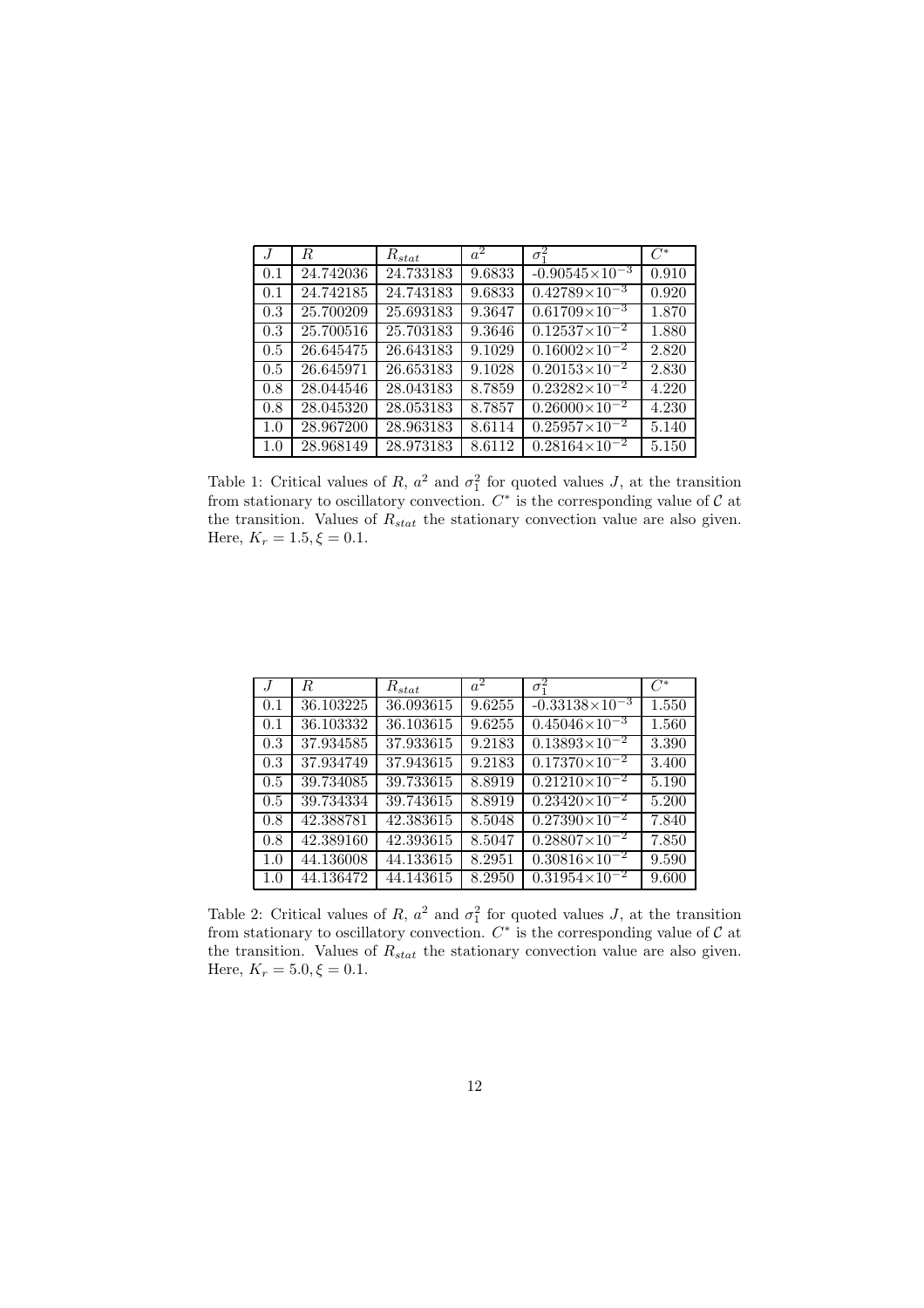| $\cdot$ <sub><math>I</math></sub> | R.        | $R_{stat}$ | $a^2$  | $\sigma_1^2$             | $C^*$ |
|-----------------------------------|-----------|------------|--------|--------------------------|-------|
| 0.1                               | 25.000933 | 24.995700  | 9.7032 | $-0.49568\times10^{-3}$  | 0.870 |
| 0.1                               | 25.001063 | 25.005700  | 9.7032 | $0.90653\times10^{-3}$   | 0.880 |
| 0.3                               | 25.862930 | 25.855700  | 9.4117 | $0.45008\times10^{-3}$   | 1.730 |
| 0.3                               | 25.863145 | 25.865700  | 9.4117 | $0.11399\times10^{-2}$   | 1.740 |
| 0.5                               | 26.713806 | 26.705700  | 9.1659 | $0.11698\times10^{-2}$   | 2.580 |
| 0.5                               | 26.714140 | 26.715700  | 9.1658 | $0.16242\times10^{-2}$   | 2.590 |
| 0.8                               | 27.973718 | 27.965700  | 8.8603 | $0.19555 \times 10^{-2}$ | 3.840 |
| 0.8                               | 27.974238 | 27.975700  | 8.8601 | $0.22543\times10^{-2}$   | 3.850 |
| 1.0                               | 28.804743 | 28.795700  | 8.6885 | $0.22994\times10^{-2}$   | 4.670 |
| 1.0                               | 28.805382 | 28.805700  | 8.6883 | $0.25419\times10^{-2}$   | 4.680 |

Table 3: Critical values of R,  $a^2$  and  $\sigma_1^2$  for quoted values J, at the transition from stationary to oscillatory convection.  $C^*$  is the corresponding value of  $C$  at the transition. Values of  $R_{stat}$  the stationary convection value are also given. Here,  $K_r = 1.5, \xi = 0.5$ .

| J   | R.        | $R_{stat}$ | $a^2$  | $\overline{\sigma_1^2}$  | $C^*$ |
|-----|-----------|------------|--------|--------------------------|-------|
| 0.1 | 40.991481 | 40.988418  | 9.6848 | $0.37918\times10^{-4}$   | 1.510 |
| 0.1 | 40.991591 | 40.998418  | 9.6848 | $0.84783\times10^{-3}$   | 1.520 |
| 0.3 | 42.560481 | 42.598418  | 9.3627 | $0.25685 \times 10^{-2}$ | 3.120 |
| 0.3 | 42.560623 | 42.608418  | 9.3627 | $0.29558\times10^{-2}$   | 3.130 |
| 0.5 | 44.105847 | 44.098418  | 9.0924 | $0.15190\times10^{-2}$   | 4.620 |
| 0.5 | 44.106053 | 44.108418  | 9.0924 | $0.17712\times10^{-2}$   | 4.630 |
| 0.8 | 46.391929 | 46.388418  | 8.7576 | $0.23303\times10^{-2}$   | 6.910 |
| 0.8 | 46.392238 | 46.398418  | 8.7576 | $0.24943\times10^{-2}$   | 6.920 |
| 1.0 | 47.897897 | 47.888418  | 8.5700 | $0.25830\times10^{-2}$   | 8.410 |
| 1.0 | 47.898276 | 47.898418  | 8.5699 | $0.27159\times10^{-2}$   | 8.420 |

Table 4: Critical values of R,  $a^2$  and  $\sigma_1^2$  for quoted values J, at the transition from stationary to oscillatory convection.  $C^*$  is the corresponding value of  $C$  at the transition. Values of  $R_{stat}$  the stationary convection value are also given. Here,  $K_r = 5.0, \xi = 0.5$ .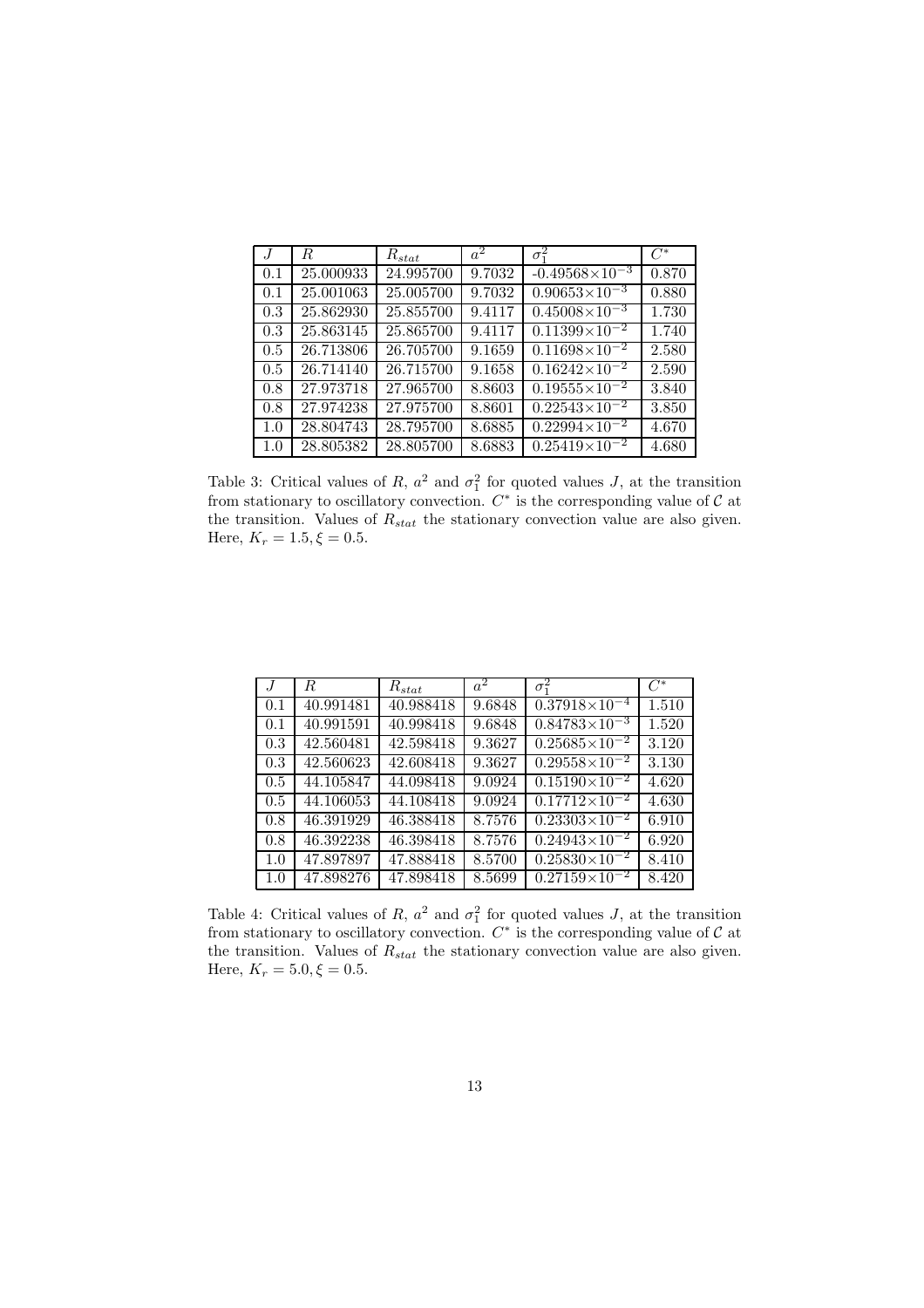

Figure 1: Critical Rayleigh number  $R$  against the salt Rayleigh number  $C$ . The slanted line beginning with  $R$  just below 24 is the stationary convection curve. The other intersecting curve shows where oscillatory convection occurs. Instability occurs for values above the displayed lines. The saturating fluid is water, the porous material is sand,  $\phi = 0.3$ ,  $\epsilon = 0.2$  and  $\mathcal{L} = \epsilon_1 L e = 55.924$ .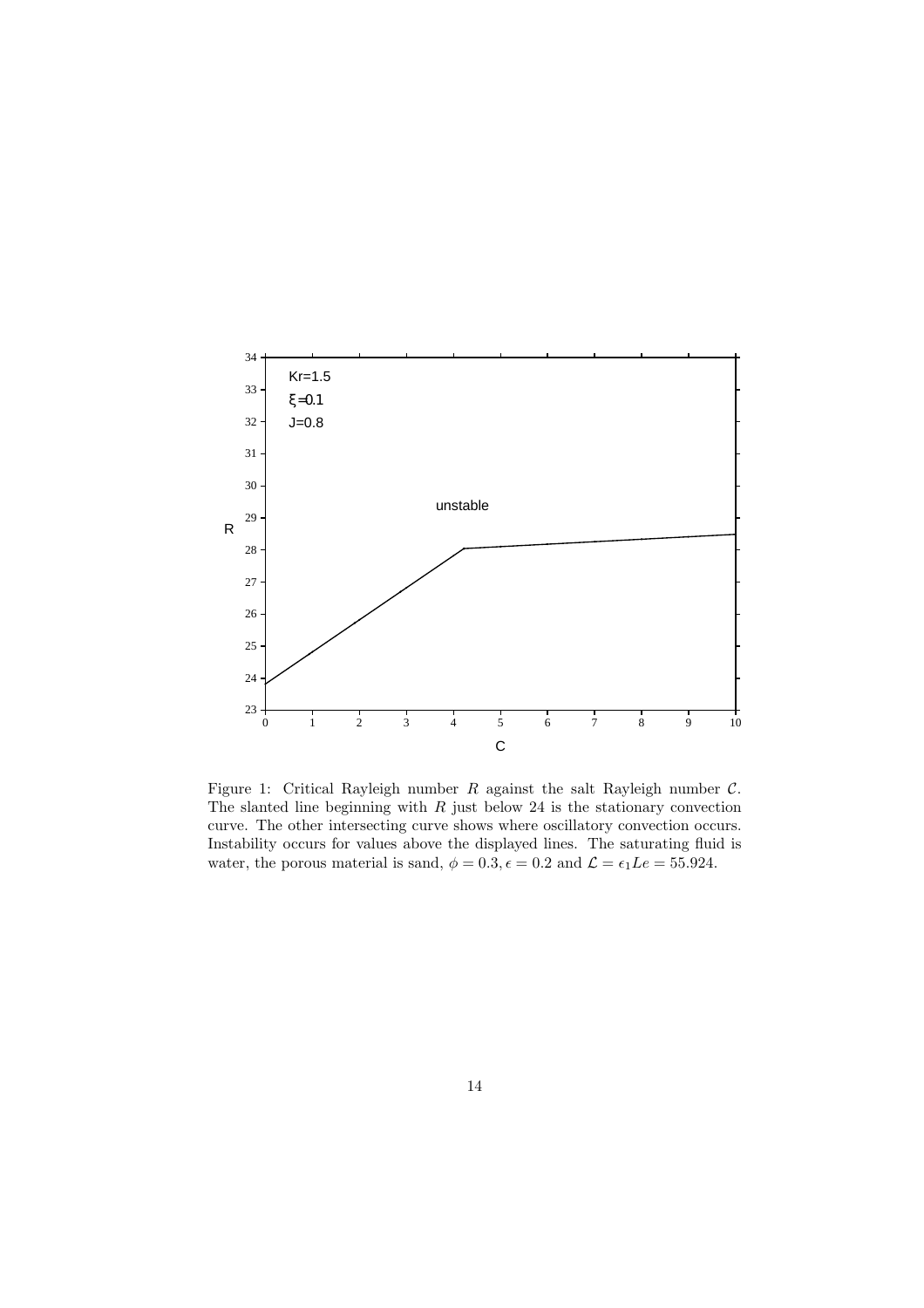

Figure 2: Critical Rayleigh number  $R$  against the salt Rayleigh number  $C$ . The slanted line beginning with  $R$  just below 24 is the stationary convection curve. The other intersecting curves show where oscillatory convection occurs. The oscillatory convection curves are for  $J = 0.1$ , the lowest, then  $J = 0.3, 0.5, 0.8, 1.0$ , with  $R$  increasing as  $J$  does.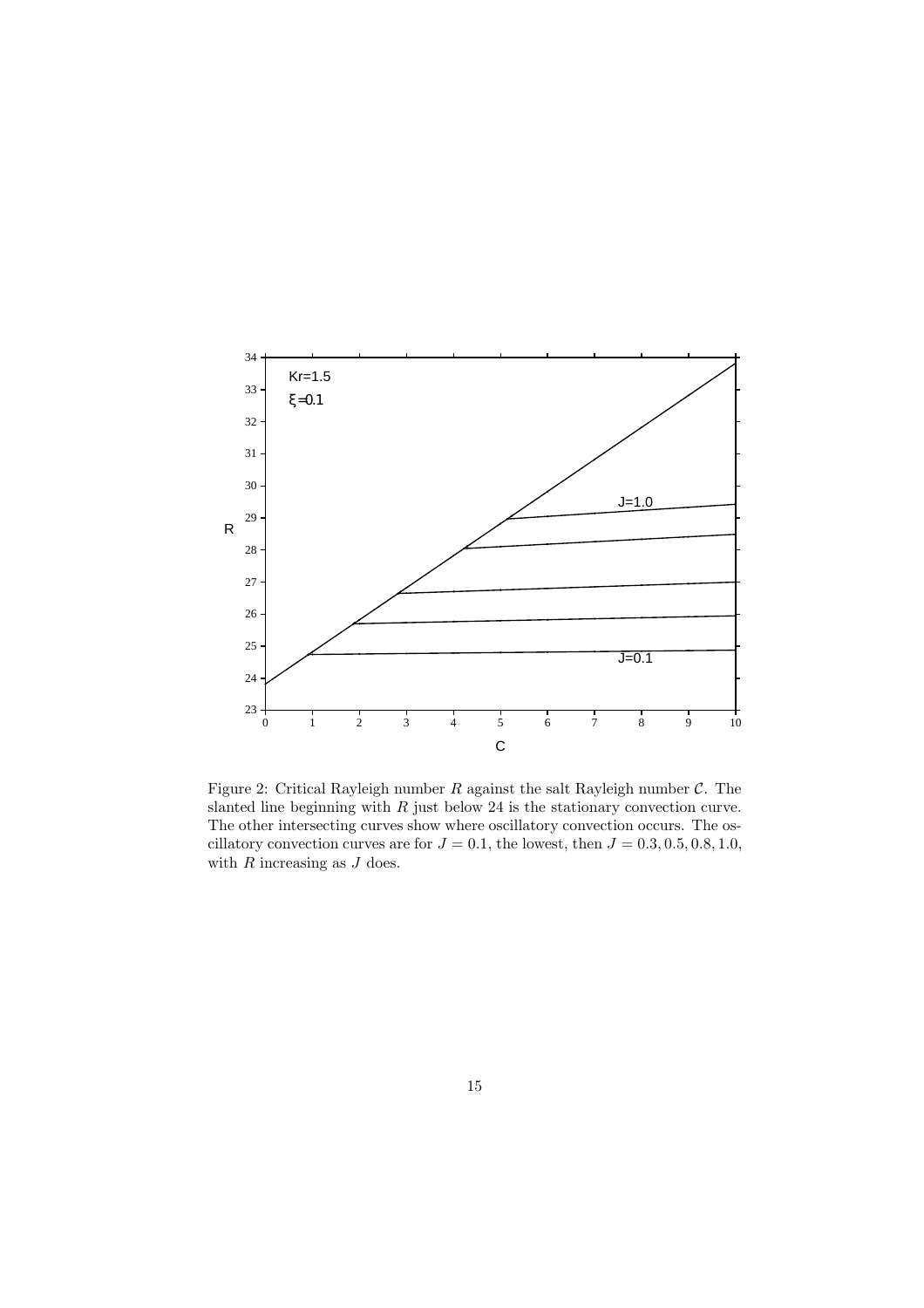

Figure 3: Critical Rayleigh number  $R$  against the salt Rayleigh number  $C$ . The slanted line beginning with  $R$  just above 34 is the stationary convection curve. The other intersecting curves show where oscillatory convection occurs. The oscillatory convection curves are for  $J = 0.1$ , the lowest, then  $J = 0.3, 0.5, 0.8, 1.0$ , with  $R$  increasing as  $J$  does.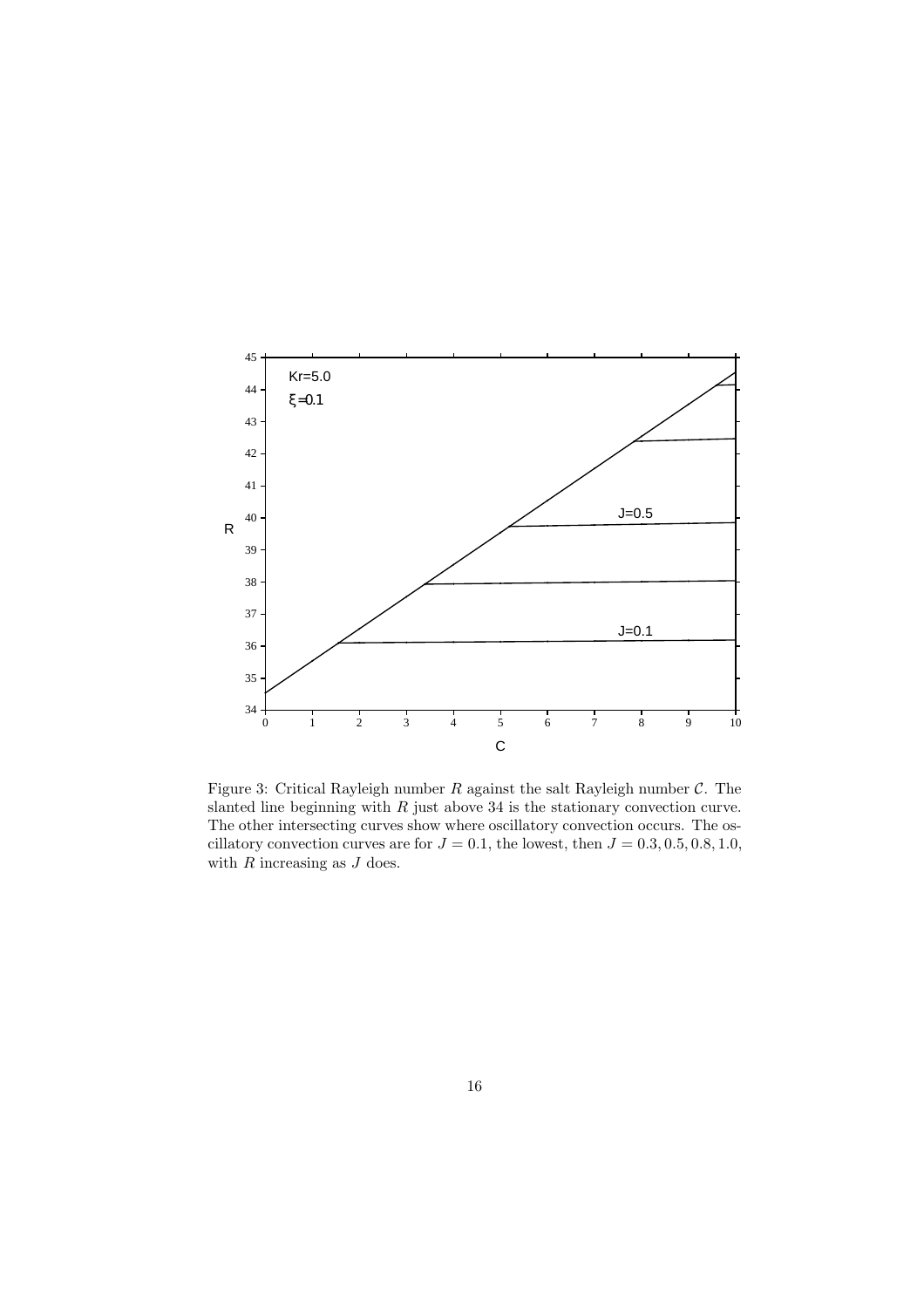

Figure 4: Critical Rayleigh number  $R$  against the salt Rayleigh number  $C$ . The slanted line beginning with  $R$  just above 24 is the stationary convection curve. The other intersecting curves show where oscillatory convection occurs. The oscillatory convection curves are for  $J = 0.1$ , the lowest, then  $J = 0.3, 0.5, 0.8, 1.0$ , with  $R$  increasing as  $J$  does.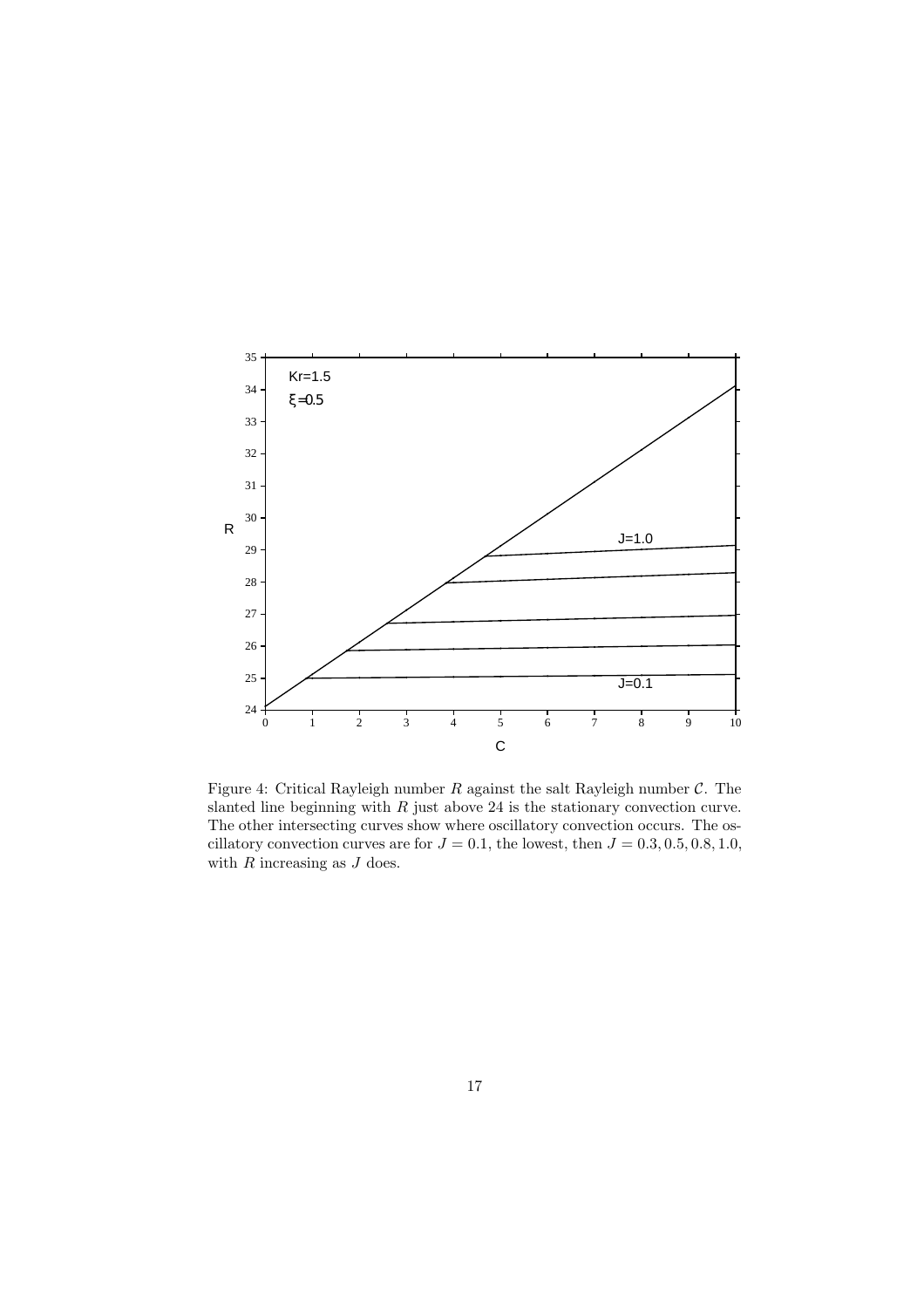

Figure 5: Critical Rayleigh number  $R$  against the salt Rayleigh number  $C$ . The slanted line beginning with  $R$  just above 39 is the stationary convection curve. The other intersecting curves show where oscillatory convection occurs. The oscillatory convection curves are for  $J = 0.1$ , the lowest, then  $J = 0.3, 0.5, 0.8, 1.0$ , with  $R$  increasing as  $J$  does.